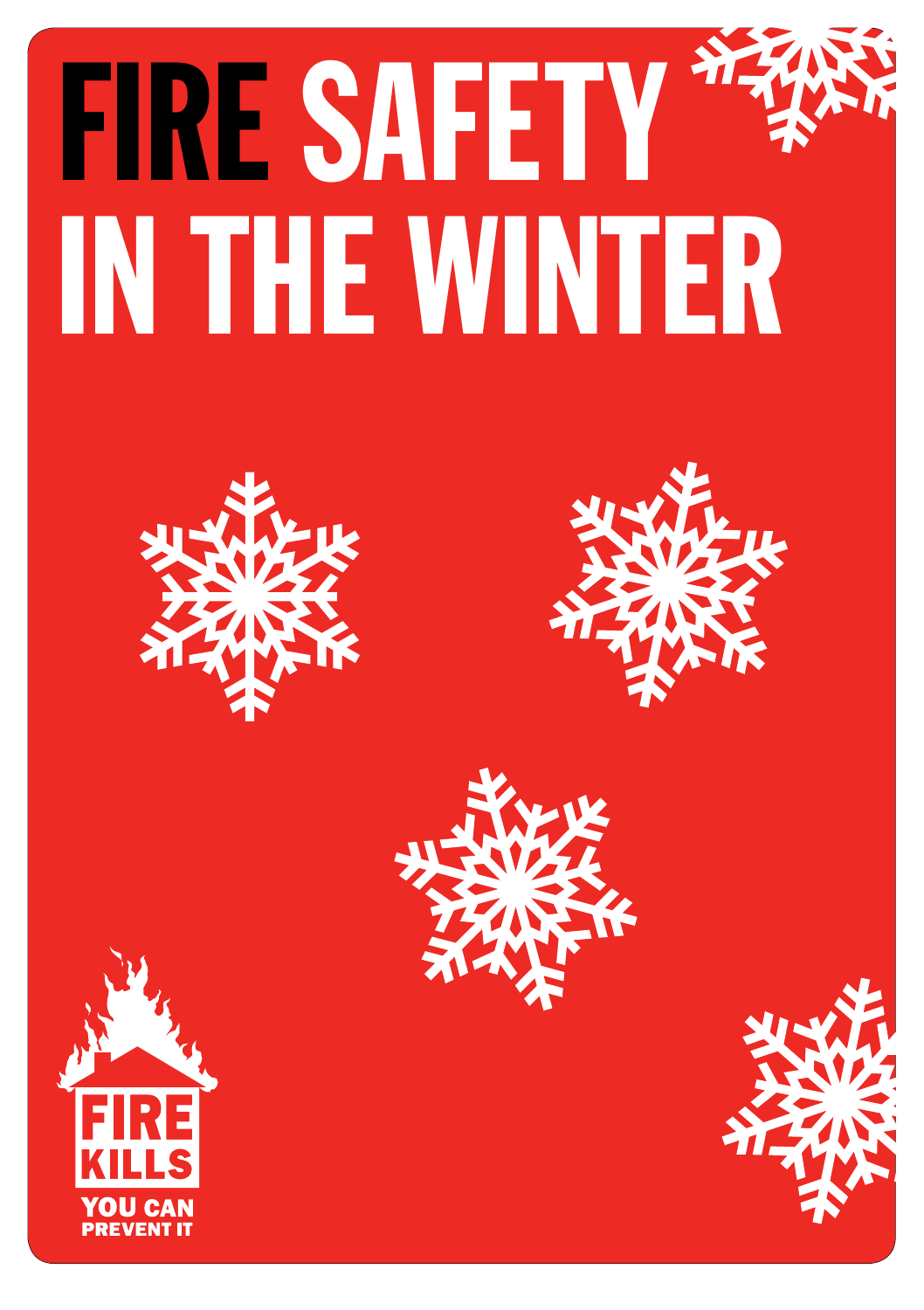# **Did you know?**

- **Around 65 fires a year are caused by faulty electric blankets.**
- **Two fires a day are caused by heaters.**
- **In England on average, 7,700 chimney fires occur every year.**

This leaflet will help you keep safe throughout the winter period as this can be a particularly risky time for fires due to the need to keep warm.

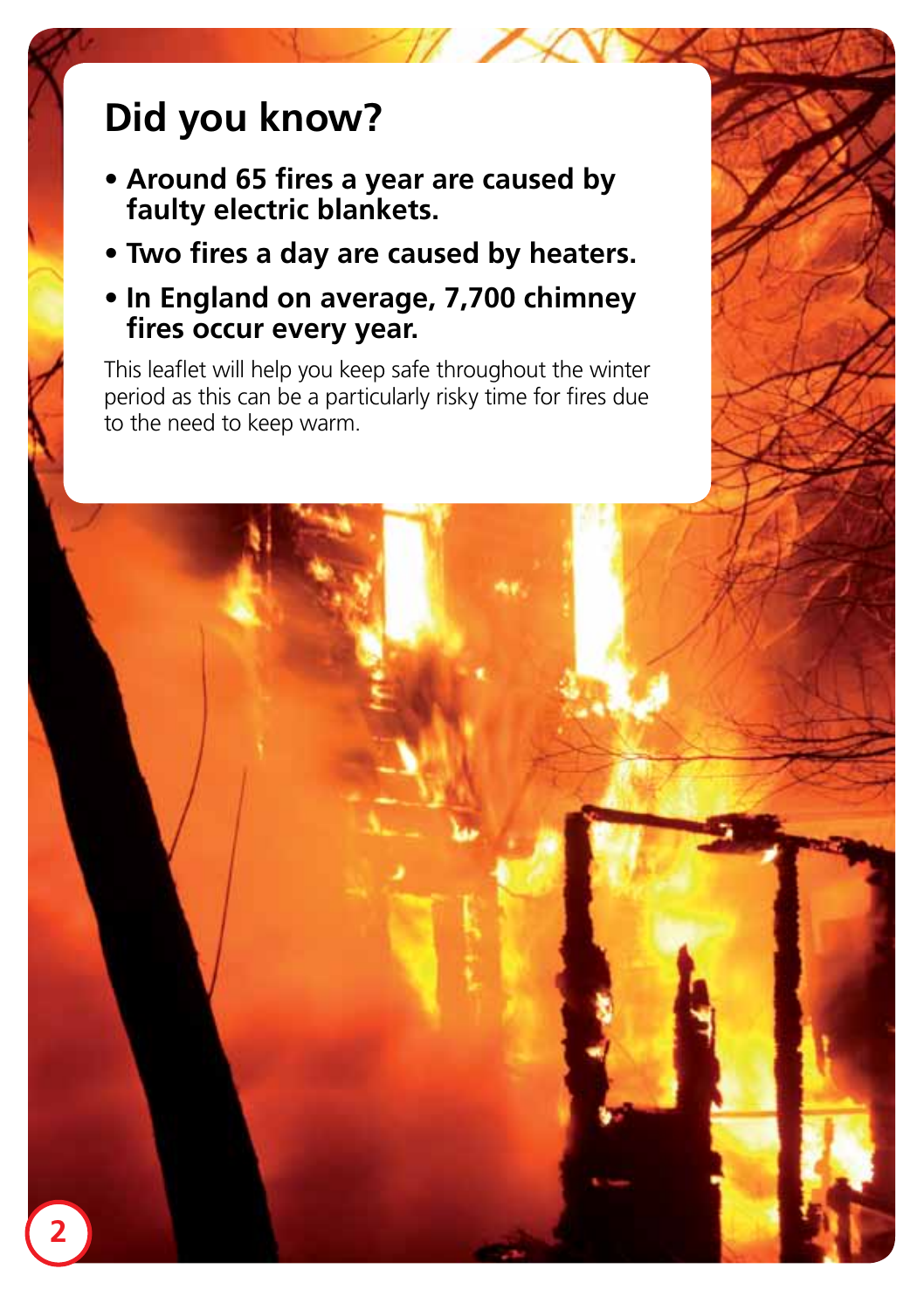### **Heating your home**

#### **Open fires**

- Be careful when using open fires to keep warm. Make sure you always use a fire guard to protect against flying sparks from hot embers.
- Make sure embers are under control and properly put out before you go to bed.
- Keep chimneys and flues clean and well maintained.



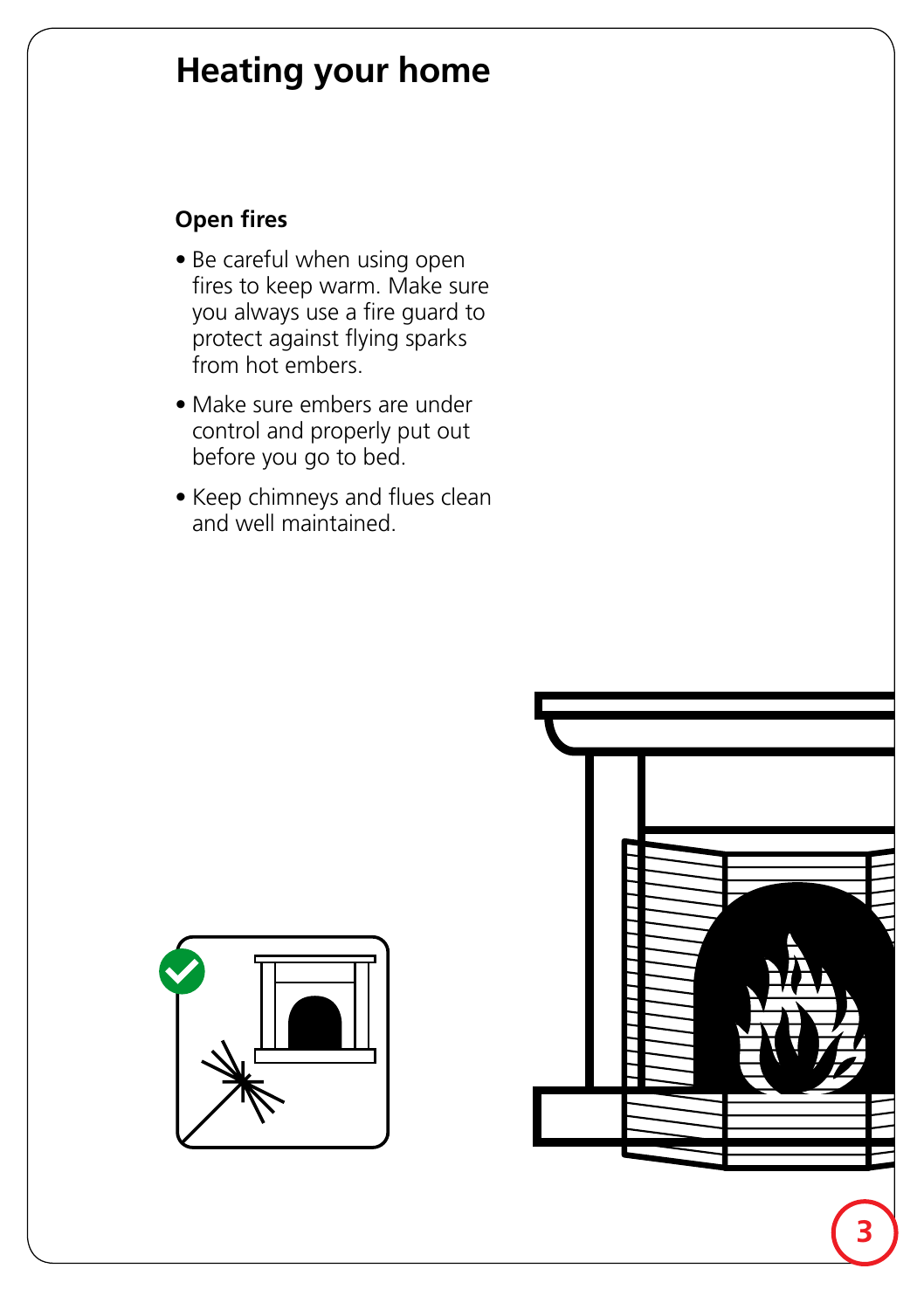# **Heating your home**

#### **Using portable heaters**

**Keep heaters away from curtains and furniture and never use them for drying clothes.** 

- Always unplug electric heaters when you go out or go to bed.
- Try to secure heaters against a wall to stop them falling over.
- Only use gas or paraffin heaters in well-ventilated areas. Heaters consume oxygen so you could suffocate if a room is not properly aired.



#### **Keep away from fabric**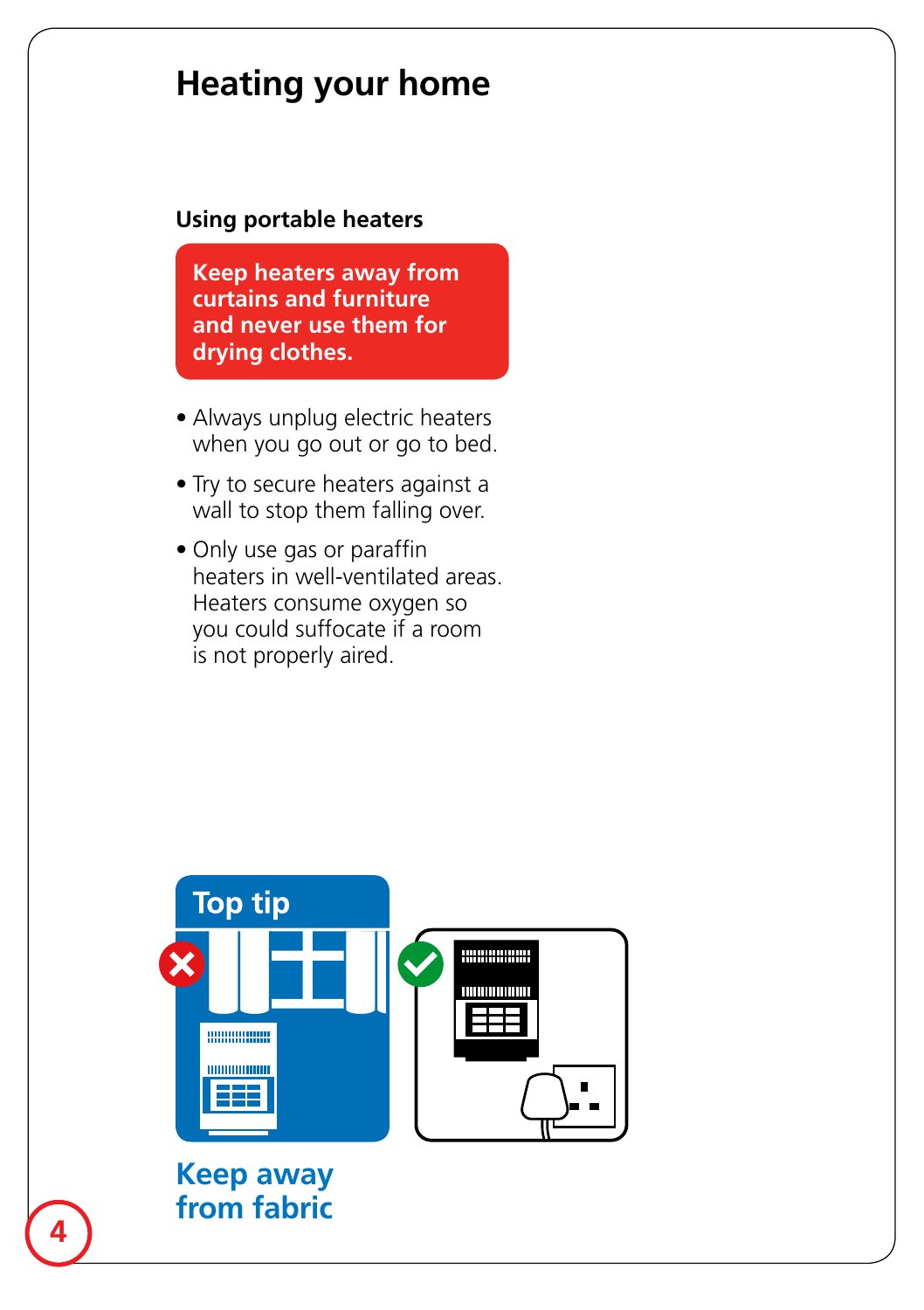#### **Keeping warm**

#### **Using electric blankets**

 **Never use hot water bottles in the same bed as an electric blanket, even if the blanket is switched off.**

- • Unplug blankets before you get into bed, unless they have a thermostat control for safe all-night use.
- Store electric blankets flat. rolled up or loosely folded to prevent damaging the internal wiring.
- Test electric blankets every 3 years. Age UK or your local fire and rescue service may be able to do this for you.
- Try not to buy second-hand blankets and check regularly for wear and tear. Replace your blanket when it is more than 10 years old.
- Always follow the manufacturer's instructions.
- Look out for the following symbols which show a blanket is safe to use.



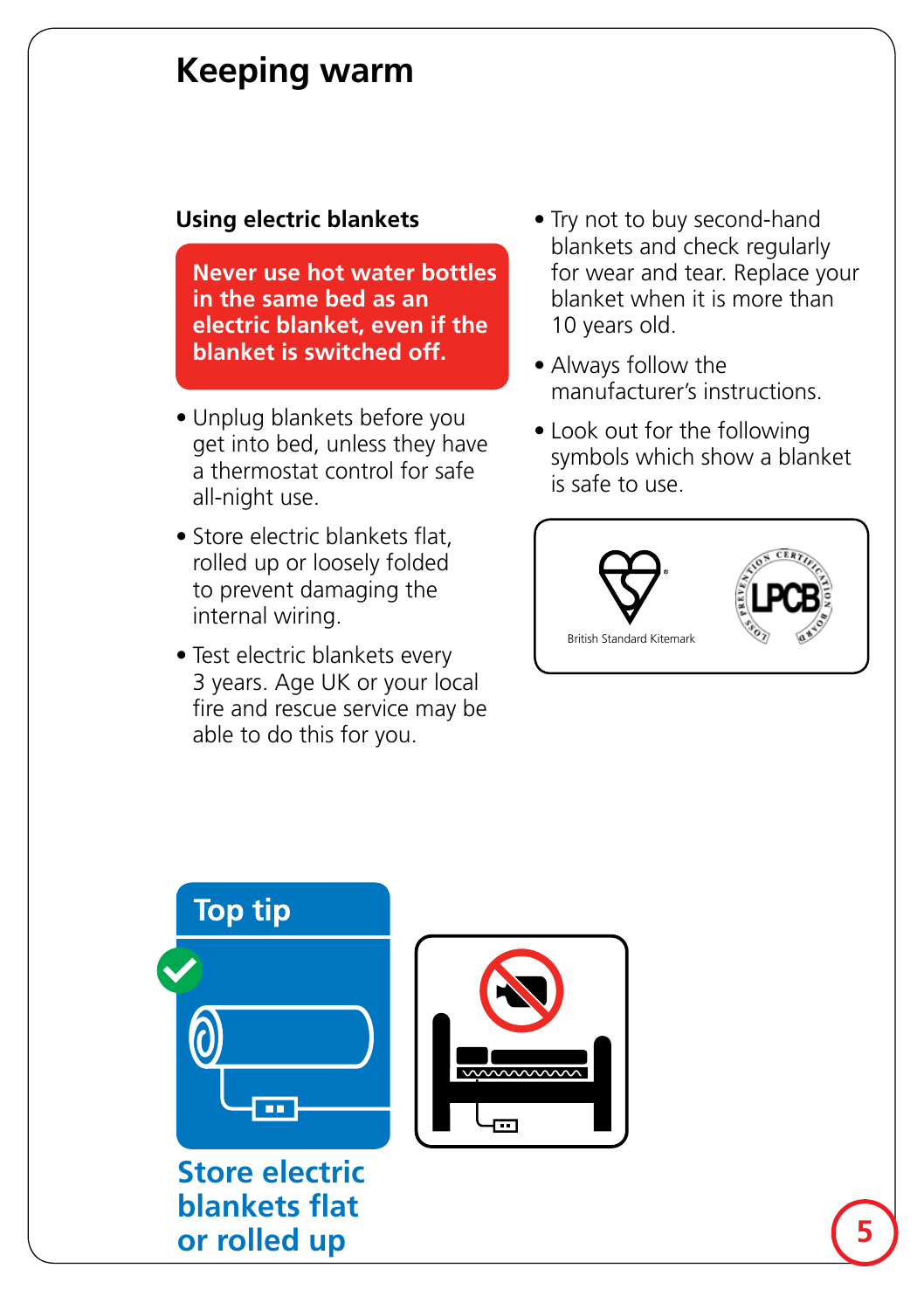## **If the electricity fails**

#### **Alternative lighting**

 **Keep a battery operated light or torch handy in the event of a power cut or failure.**

- If you have to use candles or matches always take special care. Put them out completely before leaving the room or going to bed.
- Make sure candles are secured in a proper holder and away from materials that may catch fire – like curtains.
- Keep a mobile phone handy so you can still make an emergency call if there is a power cut.

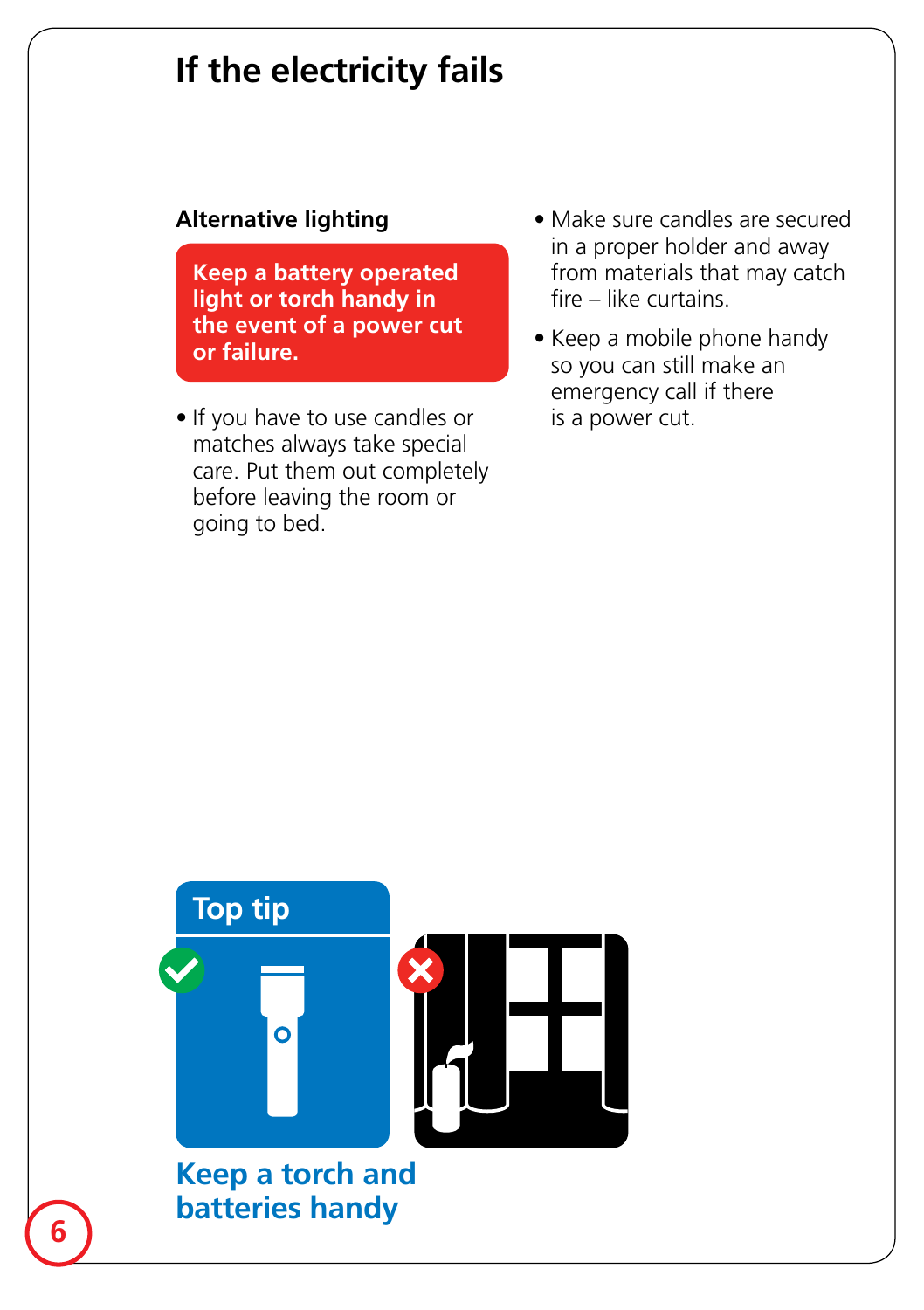# **Fire safety for thatched buildings**

**Fit a smoke alarm in the loft and make sure it is connected with other alarms in the house.**

• Use lightning conductors that have been tested and check they carry one of these signs – they show they are approved and are safe.



- Don't burn rubbish or garden waste near a thatched property.
- Use a bulkhead light fitting in your loft space, instead of an exposed light bulb, as these are more of a fire hazard.
- Never light fireworks near the property.

**Fit TV aerials to freestanding poles to avoid thatched roofs being struck by lightning.**